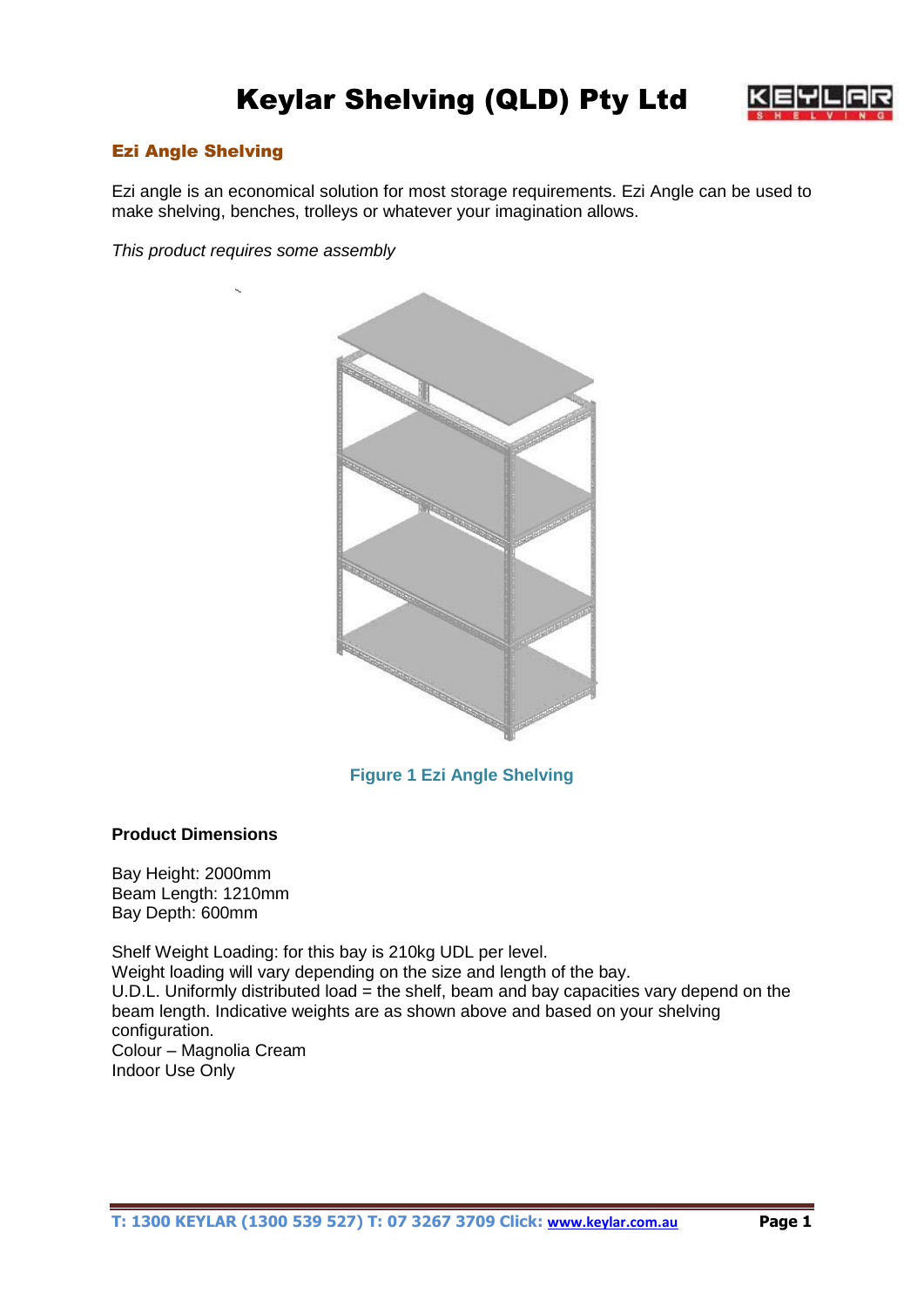

**Components**



## **Key Features**

The slotted angle is manufactured in 2000mm and 2400mm lengths which can be cut to size if required for your particular need. The upright angles are 40mm x 40mm x 2mm and the horizontal angles are 55mmx 40mm x 2mm powder coated in a 'Magnolia Cream' finish, however we can manufacturer to an alternative colour choice. The horizontal angle is always larger so as to be able to be braced with two nuts and bolts to the upright. The 55mm x 40mm angle also allows for a greater weight carrying capacity. We sell boards to suit whatever size application—16mm white moisture resistant melamine with or without edging. Steel shelves can also be used for attaching to the Ezi Angle 40mm x 40mm uprights by bracing the corner of the top and bottom shelves with corner braces as shown in the picture above. Intermediate shelves are then held by clips secured on the Ezi Angle.

Ezi Angle Span shelving is a hand loaded and unloaded system. Whilst mechanical devices maybe useful for gaining access to higher storage levels, the placement of products is a manual process.